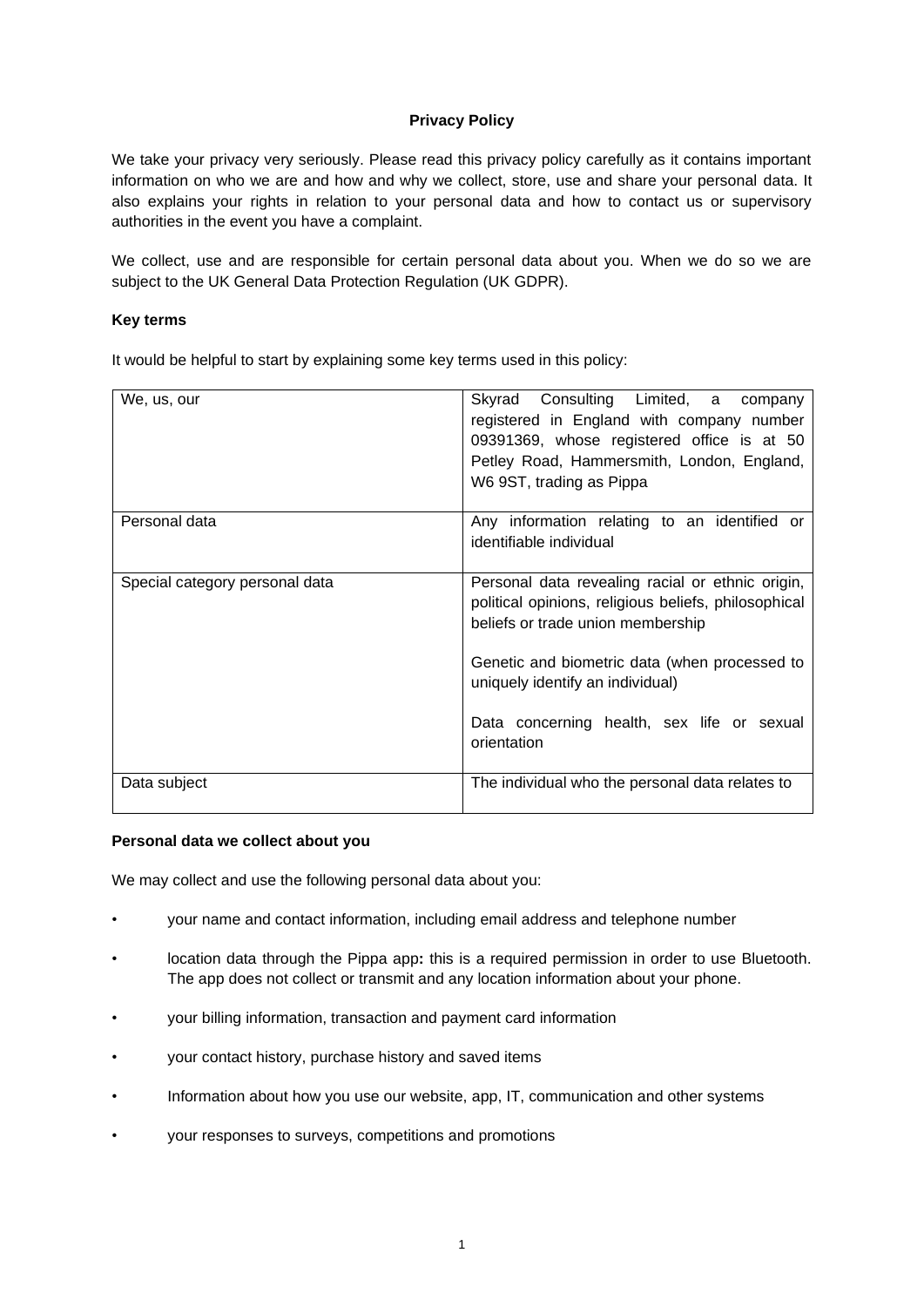- Data collected from your Pippa, including: Cooking usage, hours of cooking, frequency of cooking, type of cooking, number and types of hazards detected, response to hazards
- Feedback you provide about our goods and services

We collect and use this personal data to provide products and services to you. If you do not provide personal data we ask for, it may delay or prevent us from providing products or services to you.

### **How your personal data is collected**

We collect some of this personal data directly from you—in person, by telephone, text or email and/or via our website and app. However, we may also collect information:

- From your Pippa device (Cooking usage, hours of cooking, frequency of cooking, type of cooking, number and types of hazards detected, response to hazards)
- from cookies on our website

## **How and why we use your personal data**

Under data protection law, we can only use your personal data if we have a proper reason, eg:

- where you have given consent;
- to comply with our legal and regulatory obligations;
- for the performance of a contract with you or to take steps at your request before entering into a contract; or
- for our legitimate interests or those of a third party.

A legitimate interest is when we have a business or commercial reason to use your information, so long as this is not overridden by your own rights and interests. We will carry out an assessment when relying on legitimate interests, to balance our interests against your own.

The table below explains what we use your personal data for and why.

| What we use your personal data for                                                                                                               | Our reasons                                                                                                                                |
|--------------------------------------------------------------------------------------------------------------------------------------------------|--------------------------------------------------------------------------------------------------------------------------------------------|
| Providing products and/or services to you                                                                                                        | To perform our contract with you or to take<br>steps at your request before entering into a<br>contract                                    |
| Ensuring business policies are adhered to, eg<br>policies covering security and internet use                                                     | For our legitimate interests, ie to make sure we<br>are following our own internal procedures so we<br>can deliver the best service to you |
| improving<br>Operational<br>reasons, such as<br>efficiency, training and quality control                                                         | For our legitimate interests, ie to be as efficient<br>as we can so we can deliver the best service to<br>you                              |
| Statistical analysis to help us<br>manage our<br>business, eg in relation<br>to our<br>financial<br>performance, customer base, product range or | For our legitimate interests, ie to be as efficient<br>as we can so we can deliver the best service to                                     |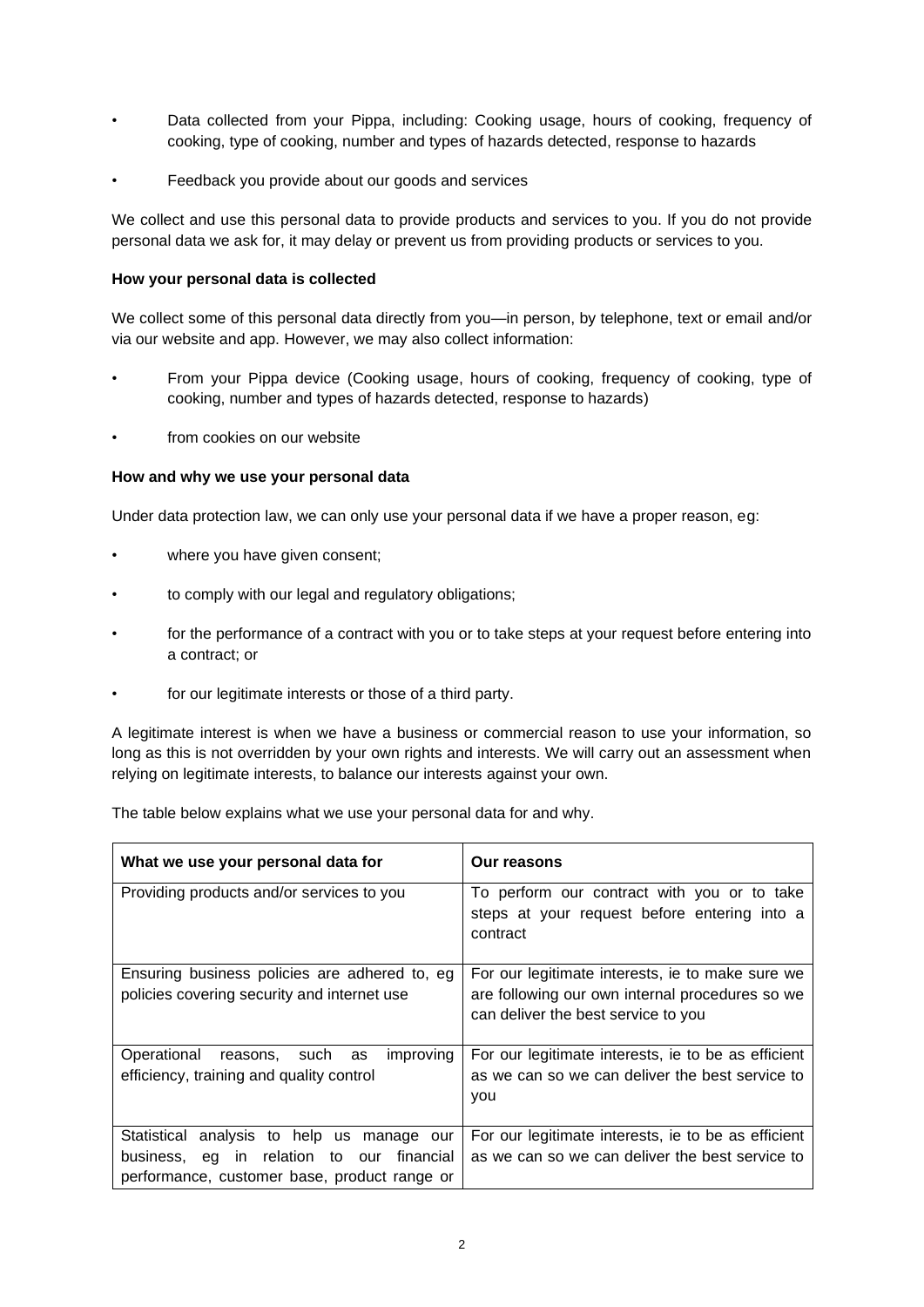| What we use your personal data for                                                | <b>Our reasons</b>                                                                                                                                                    |
|-----------------------------------------------------------------------------------|-----------------------------------------------------------------------------------------------------------------------------------------------------------------------|
| other efficiency measures                                                         | you                                                                                                                                                                   |
| Updating and enhancing customer records                                           | To perform our contract with you or to take<br>steps at your request before entering into a<br>contract                                                               |
|                                                                                   | To comply with our legal and regulatory<br>obligations                                                                                                                |
|                                                                                   | For our legitimate interests, eg making sure that<br>we can keep in touch with our customers about<br>our service                                                     |
| Ensuring<br>safe working<br>staff<br>practices,<br>administration and assessments | To comply with our legal and regulatory<br>obligations                                                                                                                |
|                                                                                   | For our legitimate interests, eg to make sure we<br>are following our own internal procedures and<br>working efficiently so we can deliver the best<br>service to you |
| Contacting you to ask for feedback on our<br>products and services                | For our legitimate interests, ie to update and<br>improve our products and services so we can<br>deliver the best service to you                                      |
| Marketing our services to:                                                        | For our legitimate interests, ie to promote our<br>business to existing and former customers                                                                          |
| -existing and former customers;                                                   |                                                                                                                                                                       |
| -third parties who have previously expressed<br>an interest in our services.      |                                                                                                                                                                       |

Where we process special category personal data, we will also ensure we are permitted to do so under data protection laws, eg:

- we have your explicit consent;
- the processing is necessary to protect your (or someone else's) vital interests where you are physically or legally incapable of giving consent; or
- the processing is necessary to establish, exercise or defend legal claims.

### **Marketing**

We may use your personal data to contact you to offer you the chance to extend your Pippa contract beyond the terms of your trial.

We may use your personal data to send you updates (by email, text message, telephone or post) about our products and services, including exclusive offers, promotions or new products or services.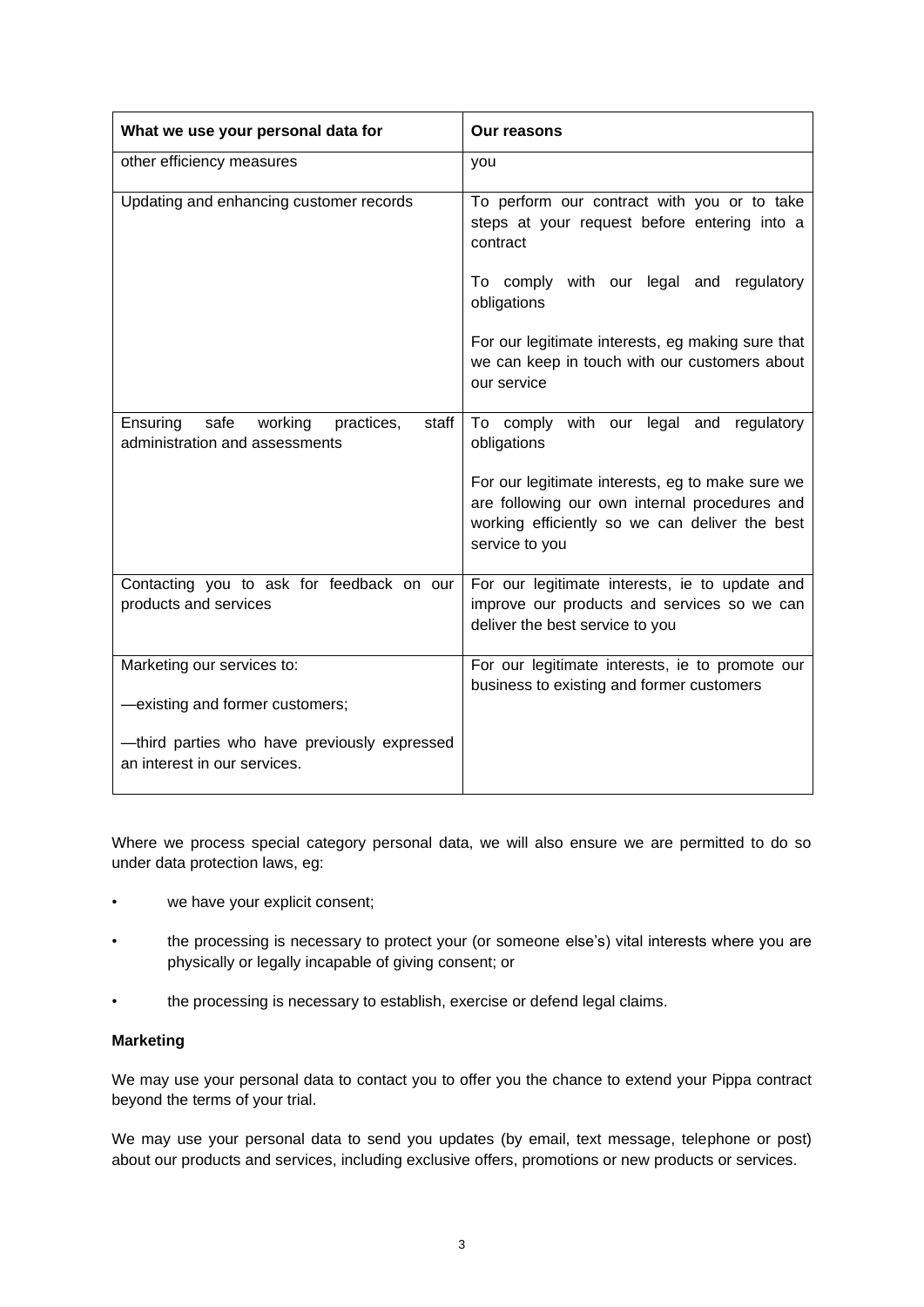We have a legitimate interest in using your personal data for marketing purposes (see above '**How and why we use your personal data**'). This means we do not usually need your consent to send you marketing information. However, where consent is needed, we will ask for this separately and clearly.

You have the right to opt out of receiving marketing communications at any time by:

- contacting us at [help@mypippa.me](mailto:help@mypippa.me);
- using the 'unsubscribe' link in emails or 'STOP' number in texts.

We may ask you to confirm or update your marketing preferences if you ask us to provide further products or services in the future, or if there are changes in the law, regulation, or the structure of our business.

We will always treat your personal data with the utmost respect and never share it with other organisations for marketing purposes.

# **Who we share your personal data with**

We routinely share personal data with:

- third parties we use to help deliver our products and services to you, eg payment service providers, warehouses and delivery companies;
- other third parties we use to help us run our business, eg marketing agencies or website hosts;
- third parties approved by you, eg social media sites you choose to link your account to or third party payment providers;
- our banks;
- If you have obtained your Pippa through one of our affinity partners e.g. your home insurer, we may share data with them, including data relating to your cooking usage, hours of cooking, frequency of cooking, type of cooking, number and types of hazards detected, response to hazards.

We only allow our service providers to handle your personal data if we are satisfied they take appropriate measures to protect your personal data. We also impose contractual obligations on service providers to ensure they can only use your personal data to provide services to us and to you.

We may also need to:

- share personal data with external auditors, eg in relation to the audit of our accounts;
- disclose and exchange information with law enforcement agencies and regulatory bodies to comply with our legal and regulatory obligations;
- share some personal data with other parties, such as potential buyers of some or all of our business or during a restructuring—usually, information will be anonymised but this may not always be possible, however, the recipient of the information will be bound by confidentiality obligations.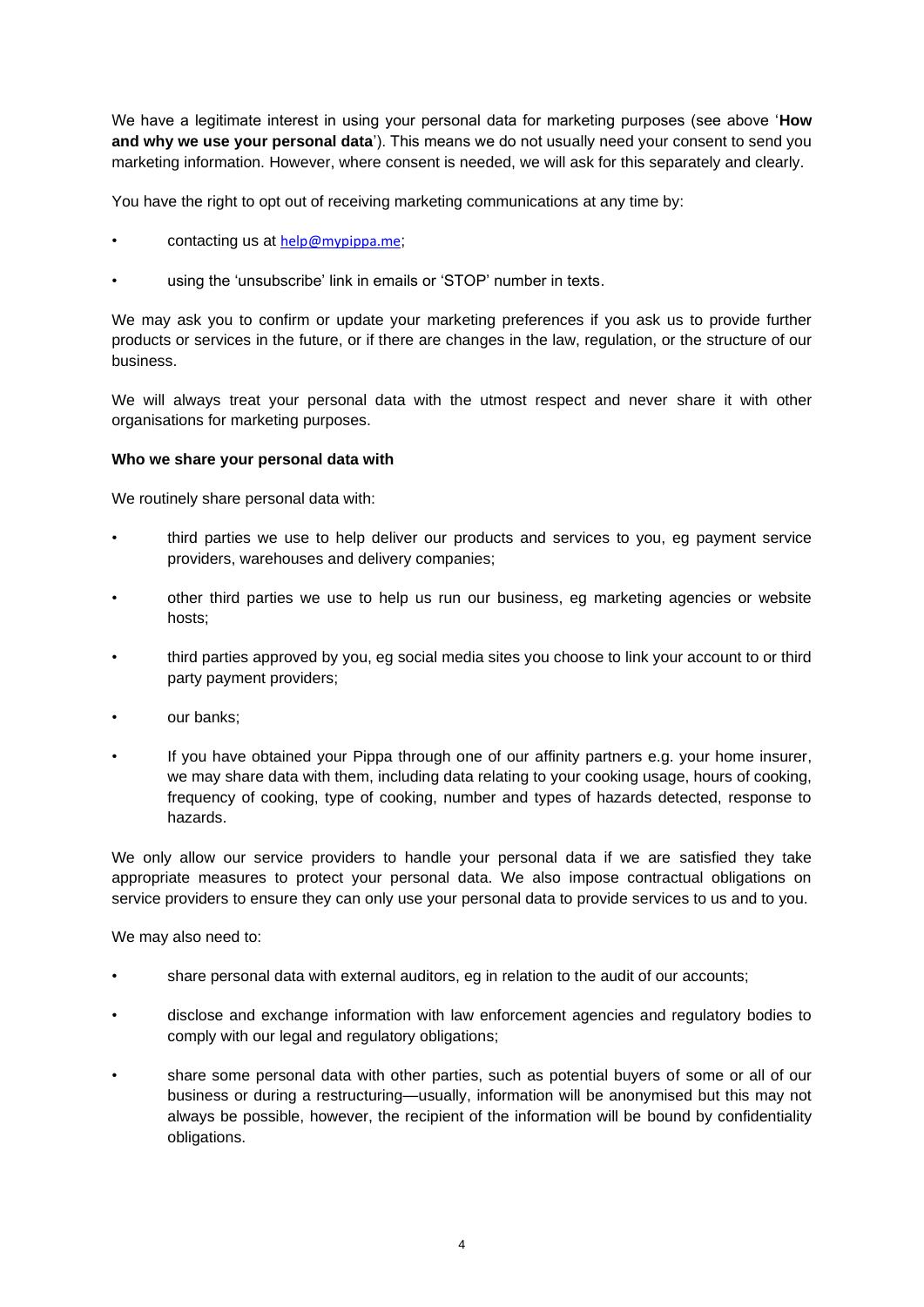If you would like more information about who we share our data with and why, please contact us (see '**How to contact us**' below).

We will not share your personal data with any other third party.

## **Where your personal data is held**

Personal data may be held at our offices and those of our third party agencies, service providers, representatives and agents as described above (see above: '**Who we share your personal data with**').

## **How long your personal data will be kept**

We will keep your personal data while you have an account with us or we are providing products and/or services to you. Thereafter, we will keep your personal data for as long as is necessary:

- to respond to any questions, complaints or claims made by you or on your behalf;
- to show that we treated you fairly;
- to keep records required by law.

We will not keep your personal data for longer than necessary. Different retention periods apply for different types of personal data.

When it is no longer necessary to keep your personal data, we will delete or anonymise it.

### **Your rights**

You have the following rights, which you can exercise free of charge:

| Access                                            | The right to be provided with a copy of your<br>personal data                                                                                                                                   |
|---------------------------------------------------|-------------------------------------------------------------------------------------------------------------------------------------------------------------------------------------------------|
| Rectification                                     | The right to require us to correct any mistakes in<br>your personal data                                                                                                                        |
| Erasure (also known as the right to be forgotten) | The right to require us to delete your personal<br>data-in certain situations                                                                                                                   |
| Restriction of processing                         | The right to require us to restrict processing of<br>your personal data in certain circumstances, eg<br>if you contest the accuracy of the data                                                 |
| Data portability                                  | The right to receive the personal data you<br>provided to us, in a structured, commonly used<br>and machine-readable format and/or transmit<br>that data to a third party-in certain situations |
| To object                                         | The right to object:<br>-at any time to your personal data being<br>marketing<br>for<br>direct<br>(including)<br>processed                                                                      |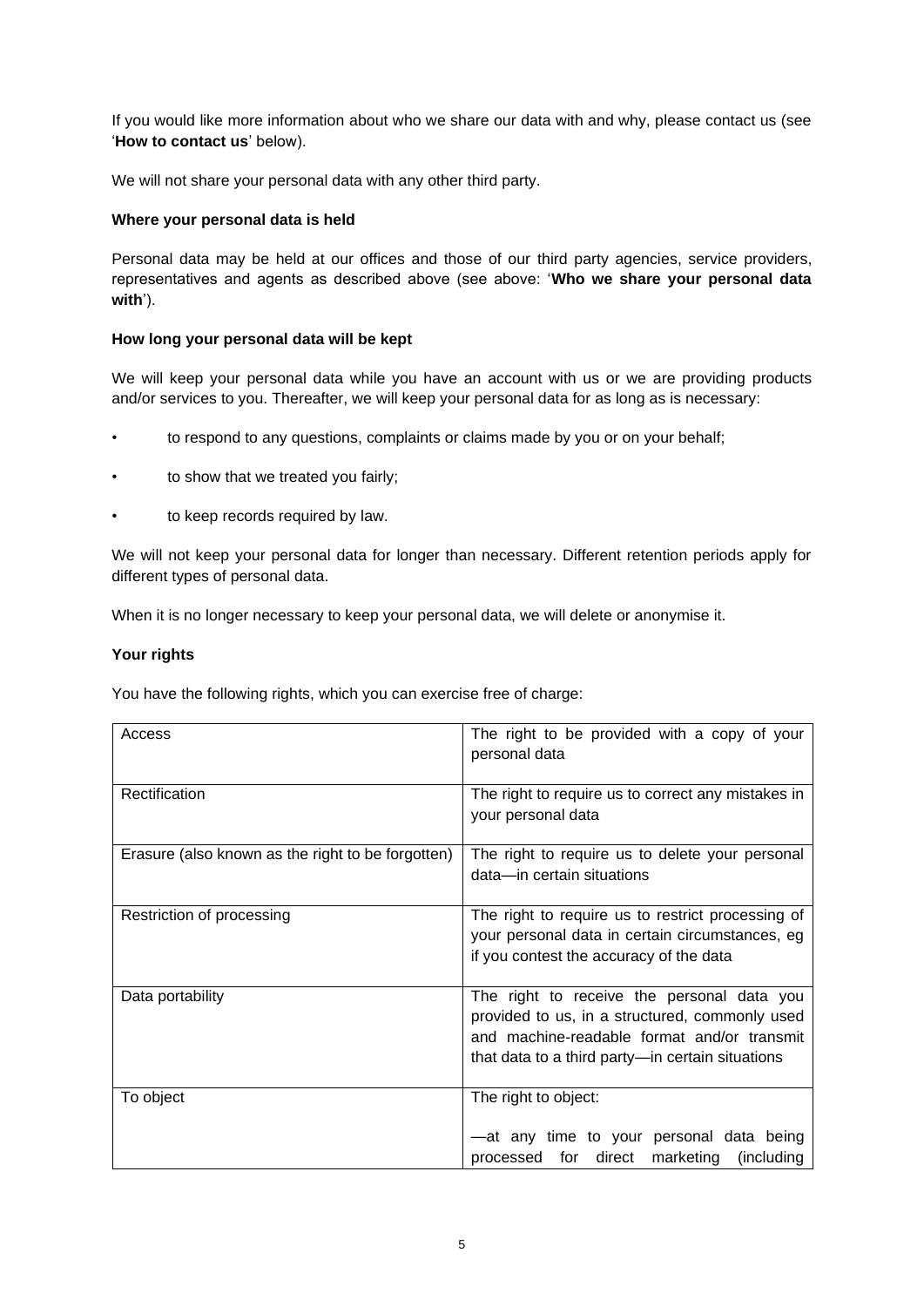|                                           | profiling);<br>-in certain other situations to our continued<br>processing of your personal data, eg processing                              |
|-------------------------------------------|----------------------------------------------------------------------------------------------------------------------------------------------|
|                                           | carried out for the purpose of our legitimate<br>interests.                                                                                  |
| Not to be subject to automated individual | The right not to be subject to a decision based                                                                                              |
| decision making                           | solely on automated processing (including<br>profiling) that produces legal effects concerning<br>you or similarly significantly affects you |

For further information on each of those rights, including the circumstances in which they apply, please contact us (see '**How to contact us**' below) or see the Guidance from the UK Information Commissioner's Office (ICO) on individuals' rights.

If you would like to exercise any of those rights, please:

- email, call or write to us—see below: '**How to contact us**'; and
- provide enough information to identify yourself *(eg your full name and address)* and any additional identity information we may reasonably request from you;
- let us know what right you want to exercise and the information to which your request relates.

### **Keeping your personal data secure**

We have appropriate security measures to prevent personal data from being accidentally lost, or used or accessed unlawfully. We limit access to your personal data to those who have a genuine business need to access it. Those processing your information will do so only in an authorised manner and are subject to a duty of confidentiality.

We also have procedures in place to deal with any suspected data security breach. We will notify you and any applicable regulator of a suspected data security breach where we are legally required to do so.

### **Children's Privacy**

We do not knowingly collect Personal Data from children under 13. In the case we discover that a child under 13 has provided us with personal information, we immediately delete this from our servers. If you are a parent or guardian and you are aware that your child has provided us with personal information, please contact us so that we will be able to complete the necessary actions.

### **How to complain**

Please contact us if you have any query or concern about our use of your information (see below '**How to contact us**'). We hope we will be able to resolve any issues you may have.

You also have the right to lodge a complaint with the Information Commissioner. The Information Commissioner may be contacted at https://ico.org.uk/make-a-complaint or telephone: 0303 123 1113.

# **Changes to this privacy policy**

This privacy notice was published on 22/05/2021 and last updated on 22/05/2021.